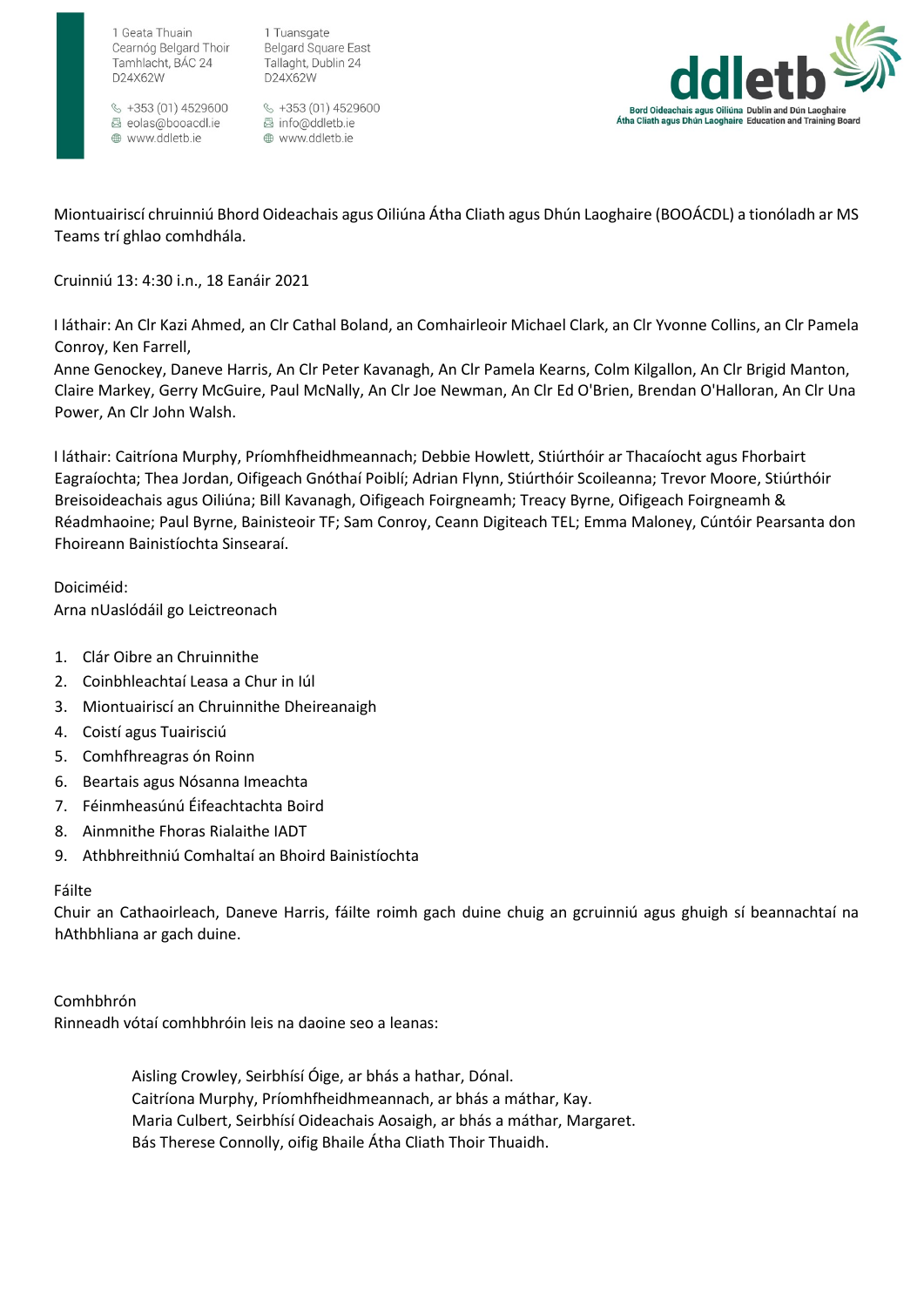1 Tuansgate **Belgard Square East** Tallaght, Dublin 24 D24X62W

 $\frac{6}{5}$  +353 (01) 4529600 圆 eolas@booacdl.ie ⊕ www.ddletb.ie

§ +353 (01) 4529600 圆 info@ddletb.ie www.ddletb.ie



Bás Lisa Osborne, ár gcomhghleacaí in Institiúid Breisoideachais na Carraige Duibhe agus in iar-áras VEC Dhún Laoghaire. Bás Paddy Scarlett, iar-mhúinteoir ceoil i gColáiste Pobail Ghleanntáin na hAbhann.

## **1. Clár Oibre an Chruinnithe**

Comhaontaíodh clár oibre an chruinnithe

#### **2. Coinbhleachtaí Leasa a Chur in Iúl**

Níor cuireadh aon choinbhleachtaí in iúl

#### **3. Faomhadh na Miontuairiscí Deireanacha**

Glacadh le miontuairiscí an chruinnithe roimhe sin a bhí ar siúl ar an 16 Samhain 2020 **Molta: An Clr. Kazi Ahmed Cuidithe: An Clr. Peter Kavanagh** 

#### **4. Coistí agus Tuairisciú**

- a. **Deimhníodh** Coistí an Bhoird
- b. Tuarascálacha ón bhFeidhmeannas
	- **Nótáladh** eolas nuashonraithe maidir le próifílí na mball foirne
		- 1. Ceapacháin & Arduithe Céime
		- 2. Daoine ag dul ar scor
		- 3. Tuarascáil an Phríomhfheidhmeannaigh

#### **Eolas is Déanaí an Phríomhfheidhmeannaigh**

#### **Tuairisc an Phríomhfheidhmeannaigh**

Ba mhian liom Athbhliain faoi shéan is faoi mhaise a ghuí ar an mBord agus beannachtaí oraibhse agus ar bhur muintir. Anuas air sin, ba mhaith liom buíochas a ghabháil libh ar fad as páirt a ghlacadh le déanaí san Oiliúint Rialachais a reáchtáladh ar an 9 Nollaig; bhí an oiliúint an-fhiúntach, dar liom – is mór agam an cion a rinne sibh ar mhaithe leis an seisiún.

Ceann de na ceisteanna a d'ardaigh sibh i rith an tseisiúin i Nollaig ná conas 'aon ghnó eile' a bhainistiú lena chinntiú go gcuirfí aon fhiosruithe ar aghaidh chuig an bhFeidhmeannas roimh an gcruinniú Boird le go mbeadh dóthain ama ann chun iad a fhreagairt – is tábhachtach sin le haghaidh 2021. An tseachtain seo, tosóidh an fhoireann bainistíochta sinsearaí agus cuid dár bPríomhoidí BOOÁCDL ag cur seisiún ar fáil do chomhaltaí Bord Bainistíochta; seo an chéad seisiún de shraith seisiún a sholáthrófar in 2021. Tá an lámhleabhar nua Boird Bainistíochta (ina gcuimseofar comhairle dlí) á fhorbairt ag Boird Oideachais agus Oiliúna Éirinn, agus cuirfear sin ar fáil duit a luaithe a bheidh sé críochnaithe. Beimid ag scríobh chugaibh uile maidir leis sin sna seachtainí atá romhainn amach.

Ó eisíodh na fógraí rialtais agus an chomhairle sláinte poiblí le déanaí, táimid ag feidhmiú anois laistigh de na srianta Leibhéal 5 agus beidh an fhoghlaim chianda ar fad á heagrú ar líne. Ina theannta sin, táimid ag obair i ndlúthpháirt le scoileanna agus leis an Roinn i ndáil le filleadh na ranganna oideachais speisialta ón 21 Eanáir 2021. Cuirfimid ar an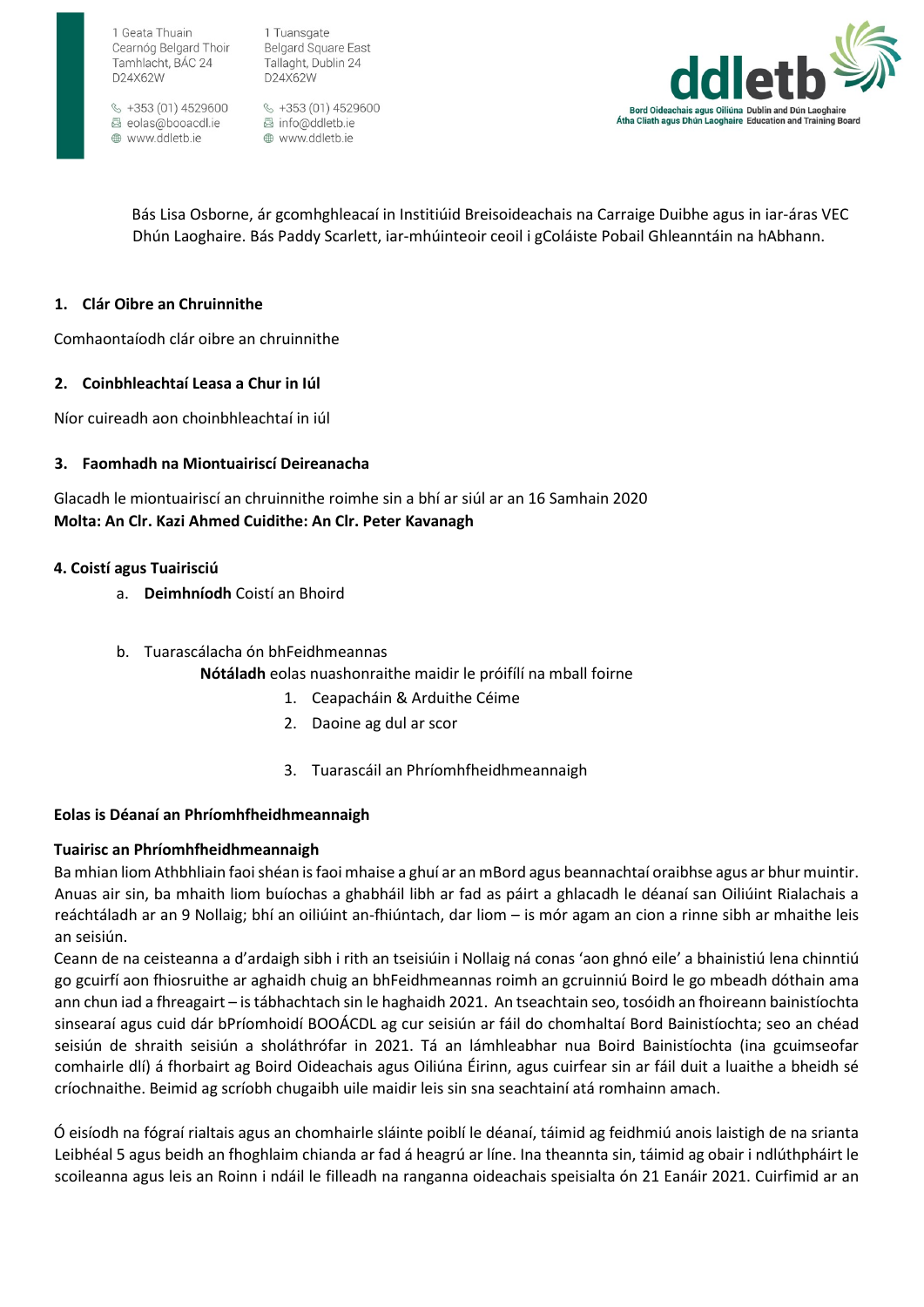1 Tuansgate Cearnóg Belgard Thoir Tamhlacht, BÁC 24

 $\frac{6}{5}$  +353 (01) 4529600 圆 eolas@booacdl.ie ⊕ www.ddletb.ie

1 Geata Thuain

D24X62W

**Belgard Square East** Tallaght, Dublin 24 D24X62W

§ +353 (01) 4529600 圆 info@ddletb.ie www.ddletb.ie



eolas sibh go gairid faoin obair uile atá déanta ó thaobh TF agus Forbairt Phearsanta de le haghaidh ár múinteoirí agus foirne ar fad, agus go háirithe na bearta tacaíochta atá curtha i bhfeidhm le roinnt seachtaine anuas agus atá le cur i bhfeidhm sna seachtainí atá romhainn amach.

## **Stiúrthóir ar Thacaíocht agus Fhorbairt Eagraíochta**

## *Covid-19*

Tá baill foirne fós ag obair ó chian, agus níl siad ag freastal ar an láthair oibre ach amháin má tá sé sábháilte amhlaidh a dhéanamh. 

## *Rialachas*

Rinneadh Measúnú Sonraí RGCS i ngach cuid den eagraíocht, agus tá moltaí an mheasúnaithe sin le bheith curtha i bhfeidhm, sa Cheannoifig i dtús báire, agus ansin i gcomhthéacs níos leithne BOOÁCDL.

## *TFC*

Tá an Rannóg TFC ag tacú leis na scoileanna agus na hionaid fós.  Tar éis breis is 400 ríomhaire glúine a dháileadh ag tús na paindéime, tá 370 gléas breise ceannaithe agus tá siad á réiteach lena scaipeadh ar ár n-ionaid. 

## *Cúrsaí Airgeadais*

Tar éis uasghrádú an Chórais Bainistíochta Airgeadais (CBA), táimid faoi láthair i mbun CBA amháin a thabhairt isteach don eagraíocht ar fad. Tabharfaidh sé sin deis dúinn feidhmeanna a mheas agus a athshannadh i réimsí áirithe.  

Tá céim a dó de na Íocaíochtaí Foghlaimeora idir lámha, agus beifear ag bogadh chuig seirbhísí roinnte ESBS i Ráithe 2 2021. 

## *Tacaíocht agus Forbairt Eagraíochta*

Beidh an conradh don Chóras Faisnéise um Bainistíocht Scoile ag dul in éag i Meitheamh 2021. Tá an Roinn ag glacadh an tionscadail sin de chúram orthu féin mar chuid den Ghnó Seirbhísí Roinnte. Faoi láthair, tá siad ag obair ar an gconradh reatha a leathnú.

Tá na tuarascálacha maidir le Tacaíocht agus Forbairt Eagraíochta ar fáil daoibh mar chuid den chlár oibre.

## **Stiúrthóirí Scoileanna**

Cuirfear bróisiúr CPD BOOÁCDL ar fáil daoibh mar eolas. I Seachtain 1 féin, ghlac 1,178 ball foirne páirt ann. Tabharfaidh ár gCeann TF, Sam Conroy agus Bainisteoir TF Paul Byrne tuairisc ghairid uathu chun muid a chur ar an eolas faoin bhfoghlaim chianda inár scoileanna, coláistí agus ionaid uile. Tá na Stiúrthóirí Scoile agus Breisoideachais agus Oiliúna ag tacú le preabchruinnithe do na Príomhoidí agus Bainisteoirí uile ón 4 Eanáir 2021.

Rinne an Ceann TF, Sam Conroy, agus an Bainisteoir TF, Paul Byrne, cur i láthair PowerPoint maidir le foghlaim ó chian i scoileanna agus ionaid agus maidir lena fheabhas a d'éirigh leis an imeacht Winter Connect.

## **Stiúrthóir Breisoideachais agus Oiliúna**

Gan mórán réamhfhógra, sheol SOLAS an ciste 'Mitigating Against Educational Disadvantage Fund' (an Ciste um Buntáiste Oideachasúil a Mhaolú). Mhol BOOÁCDL go gcuirfeadh muintir an phobail isteach ar an gciste chun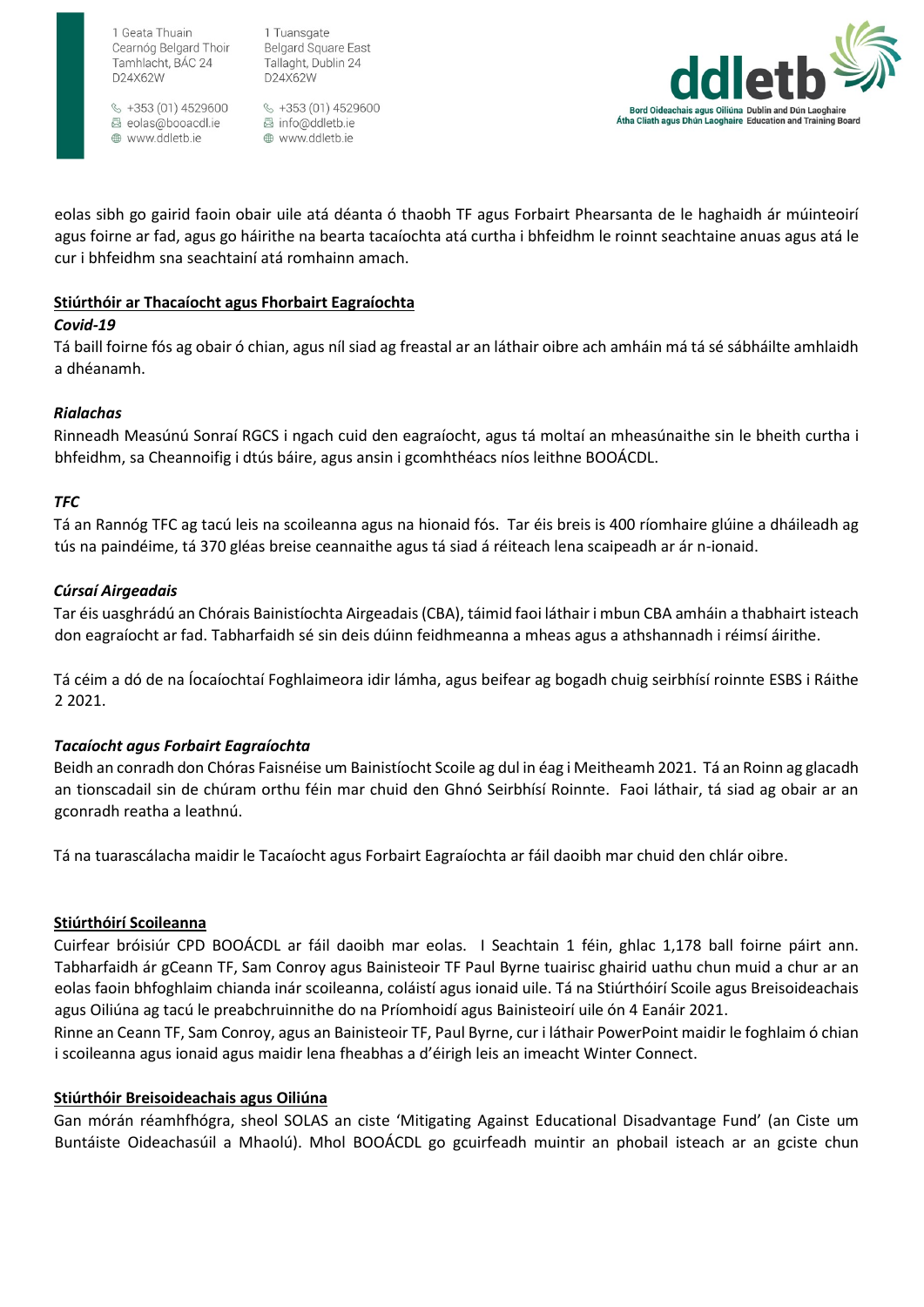1 Tuansgate **Belgard Square East** Tallaght, Dublin 24 D24X62W

 $\frac{6}{5}$  +353 (01) 4529600 圆 eolas@booacdl.ie www.ddletb.ie

§ +353 (01) 4529600 圆 info@ddletb.ie www.ddletb.ie



tacaíocht a fháil le haghaidh a thabhairt ar bhuntáistí oideachasúla. Is cúis áthais dom a rá go ndearna BOOÁCDL €134,509 a leithdháileadh ar 13 eagraíocht.

Ag deireadh na bliana acadúla seo, ní bheifear in ann mórchuid na scrúduithe a reáchtáil ar an gcaoi ba ghnách linn go dtí seo. Cosúil leis an mbliain seo caite, aistreofar scrúduithe Breisoideachais agus Oiliúna ina dtascanna, áit ar cuí. Chun tacú leis an bpróiseas sin, sholáthair an tAonad Caighdeán oiliúint do 150 múinteoir Breisoideachais agus Oiliúna chun dul siar ar theicnící measúnaithe i rith Nollaig 2020 agus Eanáir 2021 lena chinntiú go leanfaí d'fhoghlaimeoirí a mheasúnú go dian de réir ár gcomhaontuithe le QQI agus forais cháiliúcháin eile.

D'eisigh SOLAS gairm le haghaidh tuilleadh acmhainne chun déileáil leis an riaráiste Printíseach Leictreacha agus Pluiméireachta. Tá tograí seolta isteach ag BOOÁCDL chun acmhainn a mhéadú sna trí Ionad Oiliúna, mar atá, Tamhlacht, Baile Uí Lachnáin agus Baile Dúill.

Iarraidh i ndáil le Bord Rialúcháin IADT, atá ag lorg 3 ainmní Boird ón údarás áitiúil, a thosóidh ar an 1 Aibreán 2021.

**Cúrsaí Airgeadais**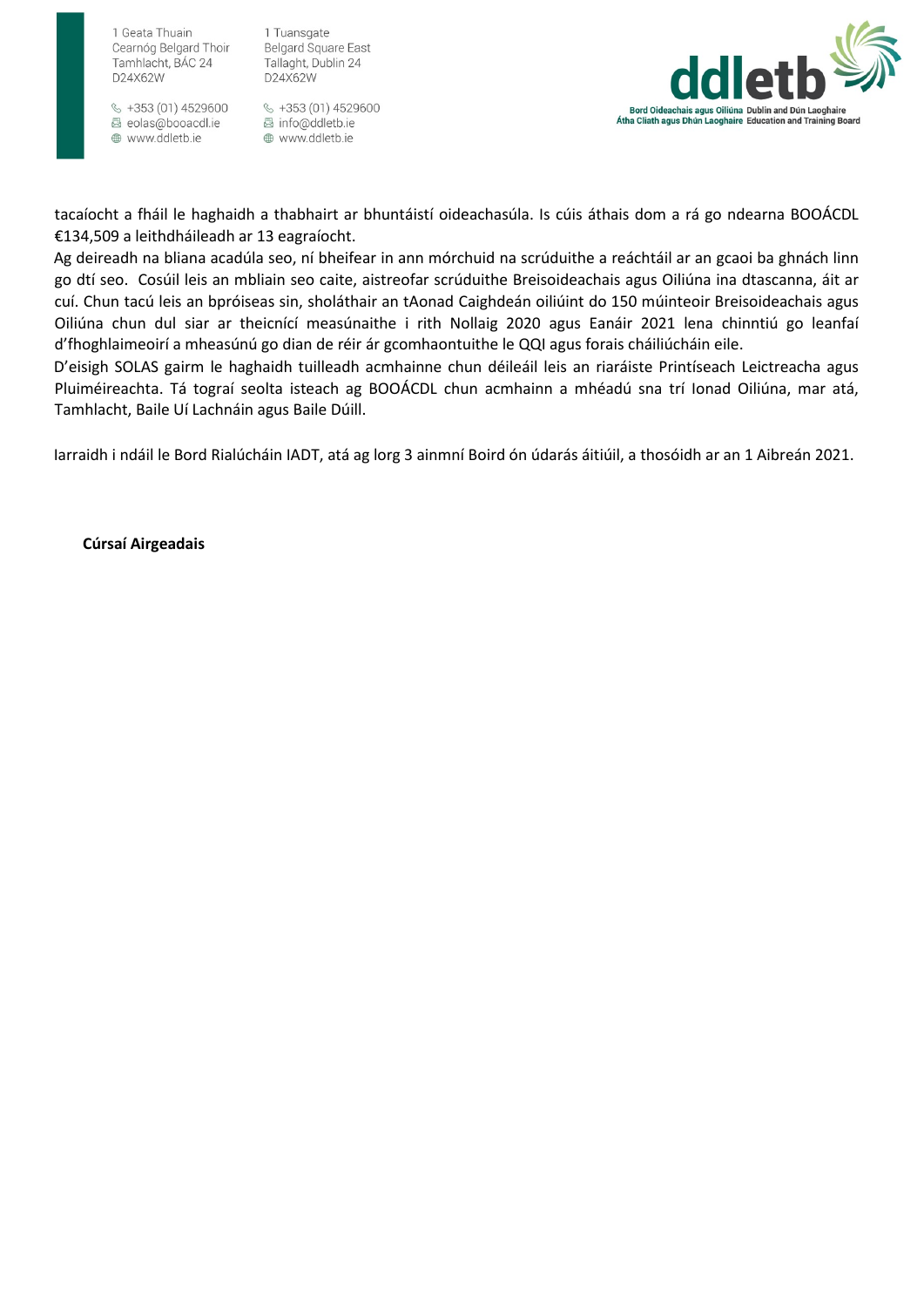$\frac{1}{2}$  +353 (01) 4529600 ම roco (e1) 1025000<br>මේ eolas@booacdl.ie<br>⊕ www.ddletb.ie

1 Tuansgate Pridarisgate<br>Belgard Square East<br>Tallaght, Dublin 24<br>D24X62W

§ +353 (01) 4529600<br>图 info@ddletb.ie www.ddletb.ie



#### **Tuarascáil Airgeadais**

|                                    | DUBLIN & DUN LAOGHAIRE EDUCATION & TRAINING BOARD                                                                                                            |                                             |                          |                          |                                             |  |
|------------------------------------|--------------------------------------------------------------------------------------------------------------------------------------------------------------|---------------------------------------------|--------------------------|--------------------------|---------------------------------------------|--|
|                                    | <b>FINANCIAL REPORT</b>                                                                                                                                      |                                             |                          |                          |                                             |  |
|                                    |                                                                                                                                                              | YEAR TO DATE DECEMBER 2020                  |                          |                          |                                             |  |
|                                    | Programme                                                                                                                                                    | <b>Opening Grant Cash</b><br><b>Balance</b> | <b>Receipts</b>          | <b>Payments</b>          | <b>Closing Grant Cash</b><br><b>Balance</b> |  |
|                                    |                                                                                                                                                              | 1st January 2020                            |                          |                          | 31st December 2020                          |  |
|                                    |                                                                                                                                                              |                                             |                          |                          |                                             |  |
|                                    | <b>TOTAL MAIN SCHEME PAY</b>                                                                                                                                 | (182, 916)                                  | (113, 225, 553)          | 110,753,569              | (2,654,901)                                 |  |
|                                    | <b>TOTAL MAIN SCHEME NON-PAY</b>                                                                                                                             | 923,419                                     | (11, 812, 357)           | 8,526,562                | (2,362,375)                                 |  |
|                                    |                                                                                                                                                              |                                             |                          |                          |                                             |  |
|                                    | <b>TOTAL ASSOCIATED MAIN SCHEME</b>                                                                                                                          | (3, 322, 194)                               | (4,976,774)              | 3,496,683                | (4,802,285)                                 |  |
|                                    |                                                                                                                                                              |                                             |                          |                          |                                             |  |
|                                    | <b>TOTAL PRIMARY SCHOOLS</b>                                                                                                                                 | (503,990)                                   | (1,683,265)              | 1,417,454                | (769, 801)                                  |  |
| <b>TOTAL CAPITAL</b>               |                                                                                                                                                              |                                             |                          |                          |                                             |  |
|                                    |                                                                                                                                                              | (3,367,098)                                 | (13,069,792)             | 10,565,402               | (5,871,488)                                 |  |
|                                    | <b>TOTAL THIRD LEVEL GRANTS</b>                                                                                                                              | (171, 666)                                  |                          |                          | (171, 666)                                  |  |
|                                    |                                                                                                                                                              |                                             |                          |                          |                                             |  |
|                                    | <b>TOTAL NON-MAIN SCHEME</b>                                                                                                                                 | (3, 371, 387)                               | (36, 116, 176)           | 35,709,186               | (3,778,377)                                 |  |
|                                    | <b>TOTAL TRAINING CENTRES</b>                                                                                                                                | (2, 339, 763)                               |                          |                          |                                             |  |
|                                    |                                                                                                                                                              |                                             | (38,050,135)             | 31,386,249               | (9,003,649)                                 |  |
|                                    | <b>TOTAL YOUTH SERVICES</b>                                                                                                                                  | (1, 234, 975)                               | (10, 771, 104)           | 10,699,214               | (1,306,865)                                 |  |
|                                    |                                                                                                                                                              |                                             |                          |                          |                                             |  |
| <b>TOTAL AGENCY</b>                |                                                                                                                                                              | (561, 423)                                  | (3, 294, 943)            | 3,356,357                | (500, 009)                                  |  |
|                                    | <b>TOTAL SELF-FINANCING</b>                                                                                                                                  | (6, 325, 717)                               | (4,309,885)              | 3,854,452                | (6,781,149)                                 |  |
|                                    |                                                                                                                                                              |                                             |                          |                          |                                             |  |
|                                    | <b>Bank Balance</b>                                                                                                                                          | (20, 457, 712)                              | (237, 309, 984)          | 219,765,331              | (38,002,565)                                |  |
|                                    | Summary C - Pay Liabilities                                                                                                                                  |                                             |                          |                          |                                             |  |
|                                    | Summary B - Non-Pay Liabilities                                                                                                                              |                                             |                          |                          |                                             |  |
|                                    | <b>Summary D - Debtors</b>                                                                                                                                   |                                             |                          |                          |                                             |  |
|                                    | <b>Bank Interest</b>                                                                                                                                         |                                             |                          |                          |                                             |  |
|                                    | Profit/Loss                                                                                                                                                  |                                             |                          |                          |                                             |  |
|                                    |                                                                                                                                                              |                                             |                          |                          |                                             |  |
| <b>OVER ALL TOTAL</b>              |                                                                                                                                                              | ×.                                          |                          |                          |                                             |  |
| <b>OVER ALL TOTAL</b>              |                                                                                                                                                              | $\blacksquare$                              |                          |                          |                                             |  |
|                                    |                                                                                                                                                              |                                             |                          |                          |                                             |  |
|                                    |                                                                                                                                                              |                                             |                          |                          |                                             |  |
|                                    | DDLETB had a balance of approximately €38m in the bank account at the end of December 2020                                                                   |                                             |                          |                          |                                             |  |
|                                    | The following additional Grants to cover COVID-19 related expenditure was received from DES to date. These Grants are included in Associated Main<br>Scheme, |                                             |                          |                          |                                             |  |
|                                    | Primary, Non Main Scheme and Capital in the above table.                                                                                                     |                                             |                          |                          |                                             |  |
|                                    |                                                                                                                                                              | <b>Opening Balance</b>                      | Receipts                 | Payments                 | <b>Closing Balance</b>                      |  |
| <b>Assoc MS</b>                    | <b>COVID19 Grant</b>                                                                                                                                         | $\bf{0}$                                    | 148                      | 37,593.33                | 37,741                                      |  |
| <b>Assoc MS</b>                    | COVID19 EMPLOYING AIDE GRANT                                                                                                                                 | $\bf{0}$                                    | (78, 109)                | 68,869.93                | (9,239)                                     |  |
| <b>Assoc MS</b><br><b>Assoc MS</b> | <b>COVID19 CLEANING SUPPORT GRANT</b><br>COVID19 ENHANCED SUPERVISION G                                                                                      | 0<br>$\mathbf{0}$                           | (206, 958)<br>(657, 615) | 216,691.29<br>378,713.87 | 9,733<br>(278, 901)                         |  |
| <b>Assoc MS</b>                    | COVID19 SANITISER & PPE GRANT                                                                                                                                | $\bf{0}$                                    | (761,926)                | 595,108.65               | (166, 818)                                  |  |
| Primary                            | COVID 19 EMPLOYING AN AIDE GRA                                                                                                                               | 0                                           | (10, 032)                | 6,422.00                 | (3,610)                                     |  |
| Primary                            | COVID 19 CLEANING SUPPORT GRAN                                                                                                                               | $\overline{0}$                              | (81,068)                 | 27,206.75                | (53, 861)                                   |  |
| Primary                            | COVID-19 SANITISER & PPE GRANT                                                                                                                               | $\overline{0}$                              | (130, 754)               | 70,386.89                | (60, 367)                                   |  |
| Capital                            | COVID 19 MINOR WORKS GRANT                                                                                                                                   | $\bf{0}$                                    | (2,306,096)              | 943,535.92               | (1,362,560)                                 |  |
| <b>FFT</b>                         | COVID19 Overheads                                                                                                                                            | $\Omega$                                    | (594.733)                | 393.336.40               | (201.397)                                   |  |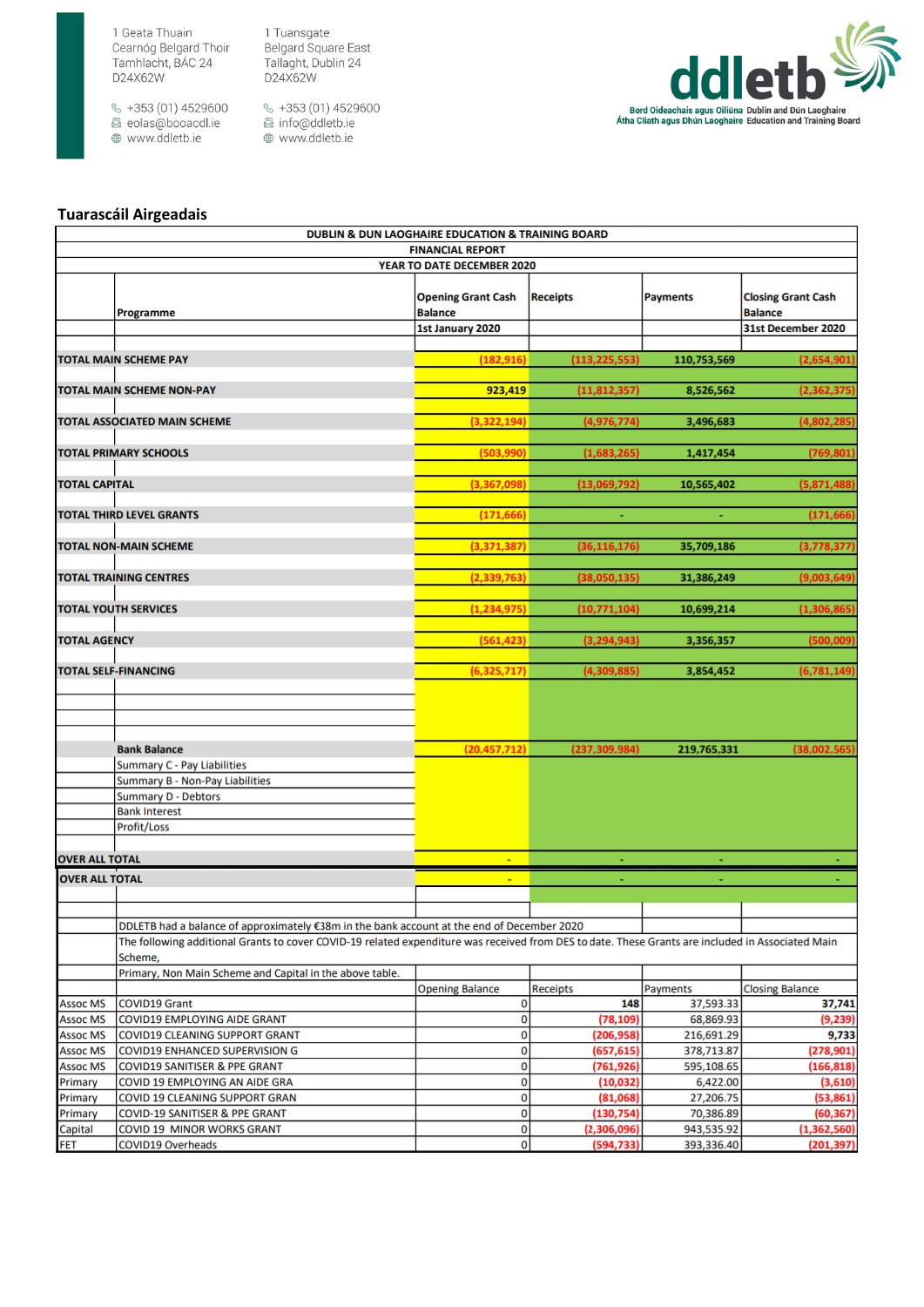1 Geata Thuain D24X62W

Cearnóg Belgard Thoir Tamhlacht, BÁC 24

§ +353 (01) 4529600 圆 eolas@booacdl.ie www.ddletb.ie

1 Tuansgate Belgard Square East Tallaght, Dublin 24 D24X62W

 $\frac{6}{5}$  +353 (01) 4529600 圆 info@ddletb.ie www.ddletb.ie



## Tuarascáil Caipitil agus Foirgneamh Cruinniú BOOÁCDL Eanáir 2021 Tuarascáil ar an gClár Caipitil & Foirgneamh Mórthionscadail Chaipitil 2021

| Ainm & Seoladh an<br>Tionscadail.                                                                   | Achar.                                                                                        | Stádas/Nuashonrú<br>Tionscadail.                                                                                                                                                                                         |
|-----------------------------------------------------------------------------------------------------|-----------------------------------------------------------------------------------------------|--------------------------------------------------------------------------------------------------------------------------------------------------------------------------------------------------------------------------|
| Coláiste Pobail Bhaile Brigín,<br>Iomaire na Giúise, Sráid an<br>tSéipéil, Baile Brigín.            | Contae Bhaile Átha Cliath<br>Thuaidh<br><b>Ceantar Chomhairle Contae</b><br><b>Fhine Gall</b> | Tógáil scoile<br>nua,<br>Céim 2B á hullmhú don<br>Roinn Oideachais.<br>Arduithe táille gan íoc<br>arna gceadú ag an Roinn.                                                                                               |
| Coláiste Pobail Naomh Fhinín,<br>Feirm an Chaisleáin, Sord.                                         | Contae Bhaile Átha Cliath<br>Thuaidh<br><b>Ceantar Chomhairle Contae</b><br><b>Fhine Gall</b> | Tógáil<br>Sínte, 13 Sheomra Ranga<br>Ginearálta &<br>Shainsheomra.<br>BOOÁCDL ag<br>obair<br>- i<br>gcomhar leis an DOE ar<br>scóip leasaithe.                                                                           |
| Coláiste Pobail Ard Giolláin,<br>Fearann an Chaisleáin, Baile<br>Brigín, Co.<br>Bhaile Átha Cliath. | Contae Bhaile Átha Cliath<br>Thuaidh<br><b>Ceantar Chomhairle Contae</b><br><b>Fhine Gall</b> | Is é atá sa tionscadal ná<br>leasúchán/athchóiriú ar<br>limistéir shainithe áirithe<br>laistigh den choláiste. Á<br>bhainistiú ag an DOE. Tá<br>Cead Pleanála taiscthe ag<br>an DOE le haghaidh<br>oibreacha leasúcháin. |
| Coláiste Pobail Leamhcáin,<br>Céide na hEascrach, Leamhcán.                                         | Baile Átha Cliath Thiar Theas<br>Comhairle Contae Átha Cliath<br>Theas.                       | Síneadh & Athchóiriú.<br>Tuairisc Chéim 2B seolta<br>chuig an Roinn<br>Oideachais.<br>Ceadú chun dul ar<br>aghaidh le Réamhcháiliú<br>Conraitheoirí.                                                                     |
| Coláiste Chilliain, 96-116<br>Seanbhóthar Nangair, Cluain<br>Dolcáin, Baile Átha Cliath 22.         | Baile Átha Cliath Thiar Theas,<br>Comhairle Contae Átha Cliath<br>Theas.                      | Ceadú chun dul ar<br>aghaidh le Réamhcháiliú<br>Conraitheoirí                                                                                                                                                            |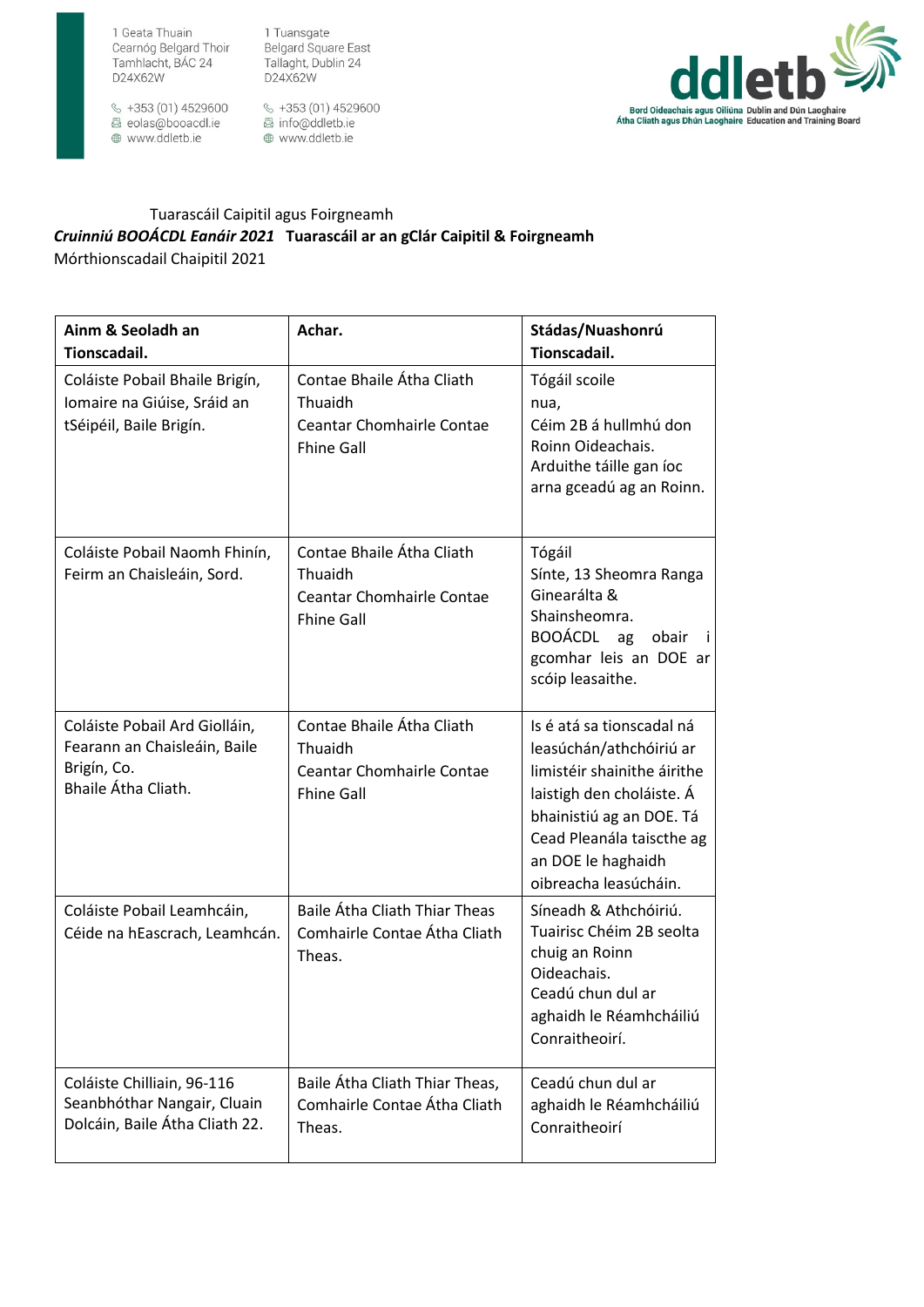

 $\frac{6}{5}$  +353 (01) 4529600 a code (et) 1025000<br>a eolas@booacdl.ie<br>⊕ www.ddletb.ie

1 Tuansgate Pridarisgate<br>Belgard Square East<br>Tallaght, Dublin 24<br>D24X62W

≪ +353 (01) 4529600<br>曷 info@ddletb.ie<br>⊕ www.ddletb.ie



| Scoil Speisialta Beinin Casa.<br>1 Ascaill Chnoc Mhuirfean,<br>An Charraig Dhubh, Co. Bhaile<br>Átha Cliath | Baile Átha Cliath Thoir Theas.<br>Comhairle Contae Dhún<br>Laoghaire/Ráth an Dúin. | Athchóiriú an<br>fhoirgnimh reatha.<br>Ag céim 2B leis an<br>DOE.<br>Ag fanacht freisin le |
|-------------------------------------------------------------------------------------------------------------|------------------------------------------------------------------------------------|--------------------------------------------------------------------------------------------|
|                                                                                                             |                                                                                    | cinneadh maidir le hardú                                                                   |
|                                                                                                             |                                                                                    | táille.                                                                                    |

# TIONSCADAIL CHAIPITIL AR LEAN.

| Coláiste Pobail Naomh<br>Caoimhín, Cluain Dolcáin.<br>Baile Átha Cliath 22.                                       | Comhairle Contae Átha Cliath<br>Theas.                                                           | Seomraí Ranga Riachtanais<br>Speisialta Oideachais (SEN) 2.<br>Foireann Deartha ceaptha.<br>Tuairisc Chéim 1 á seoladh<br>chuig an Roinn.                                                           |
|-------------------------------------------------------------------------------------------------------------------|--------------------------------------------------------------------------------------------------|-----------------------------------------------------------------------------------------------------------------------------------------------------------------------------------------------------|
| Scoil Speisialta Phobail Danu,<br>Bóthar an Bhearnbhálaigh,<br>Páirc Hans, Baile Átha Cliath.                     | Co. Bhaile Átha Cliath Thiar.<br><b>Ceantar Chomhairle Contae</b><br>Fhine Gall.                 | Athchóiriú Seomraí Ranga.<br>Tairiscintí na Foirne Deartha<br>Seolta ar ais.                                                                                                                        |
| GS Reachrann,<br>Bóthar Grange Abbey, Baile<br>Átha Cliath 13.                                                    | Contae Bhaile Átha Cliath<br>Thuaidh                                                             | Ag Céim 2b, ag fanacht le<br>cinneadh ón DOE faoi láthair,<br>ceadú chun dul ar aghaidh le<br>Réamhcháiliú Conraitheoirí.                                                                           |
| Coláiste Pobail na Sceirí, Sráid<br>Bhaile Brigín, Páirceanna an<br>Bhaile, Na Sceirí, Co. Bhaile<br>Átha Cliath. | Contae Bhaile Átha Cliath<br>Thuaidh.<br><b>Ceantar Chomhairle Contae</b><br>Fhine Gall.         | Cead tugtha ag an DOE le<br>haghaidh<br>síneadh<br>nua.<br>Dearbhú tugtha go ndéanfar<br>an Comhaontú Seirbhíse a<br>shíniú, tá an tionscadal le<br>bogadh ar aghaidh chuig an<br>gcéad chéim eile. |
| Coláiste Pobail Mhóin Seiscinn,<br>Tamhlacht, Baile Átha Cliath<br>24.                                            | Contae Bhaile Átha Cliath<br><b>Theas</b><br>Comhairle Contae Bhaile Átha<br><b>Cliath Theas</b> | Buiséad Faofa le haghaidh<br>Aonad Riachtanas Speisialta.<br>Foireann deartha á faomhadh.                                                                                                           |
| Páirc Bhaile Choilín SEN,<br>Rualach, Cluain Dolcáin, Baile<br>Átha Cliath 22.                                    | Contae Bhaile Átha Cliath<br>Theas<br>Comhairle Contae Átha Cliath<br>Theas.                     | Foireann Deartha Ceaptha.<br>Céim<br>Tuairisc Chéim 1 á seoladh<br>chuig an Roinn.                                                                                                                  |
| Clár Oibreacha Samhraidh<br>2020.                                                                                 |                                                                                                  | <b>Gach Tairiscint ar ais, agus</b><br>ceadú faighte ón DOE le<br>haghaidh an chuid is mó de na<br>tionscadail.                                                                                     |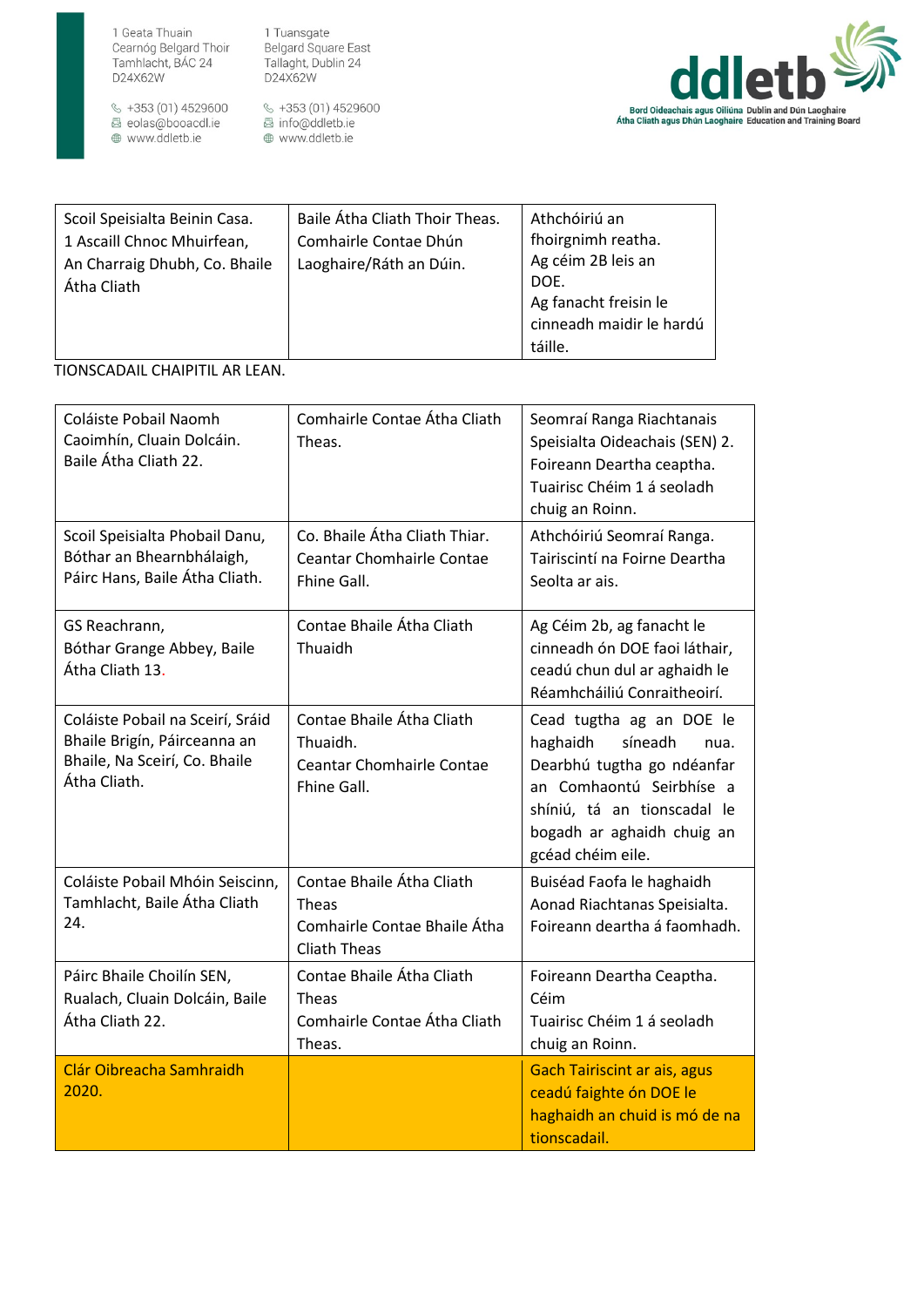$\frac{6}{5}$  +353 (01) 4529600 圆 eolas@booacdl.ie ⊕ www.ddletb.ie

1 Tuansgate **Belgard Square East** Tallaght, Dublin 24 D24X62W

§ +353 (01) 4529600 圆 info@ddletb.ie ⊕ www.ddletb.ie



| TIONSCADAIL CHÓIRÍOCHTA SHEALADACHA 2020                                                            |                                                                                                      |                                                                            |  |  |
|-----------------------------------------------------------------------------------------------------|------------------------------------------------------------------------------------------------------|----------------------------------------------------------------------------|--|--|
| Ainm & Seoladh an Tionscadail.                                                                      | Achar.                                                                                               | Stádas/Nuashonrú Tionscadail.                                              |  |  |
| Coláiste Pobail Ard Giolláin,<br>Fearann an Chaisleáin, Baile<br>Brigín, Co.<br>Bhaile Átha Cliath. | Contae Bhaile Átha Cliath<br>Thuaidh<br><b>Ceantar Chomhairle Contae</b><br>Fhine Gall.              | Tionscadal Críochnaithe Nollaig<br>2020.                                   |  |  |
| <b>TA Fhine Gall</b><br>Bóthar Sea Town, Páirceanna<br>an Bhaile, Sord Co. Bhaile Átha<br>Cliath.   | Contae Bhaile Átha Cliath<br><b>Thuaidh</b><br><b>Ceantar Chomhairle Contae</b><br><b>Fhine Gall</b> | Plé leanúnach idir an DOE,<br>Comhairle Contae Fhine Gall<br>agus BOOÁCDL. |  |  |
| Coláiste Pobail an Ghrífín,<br>Bhóthar an Naoú Loc,<br>Leamhcán, Co. Bhaile Átha<br>Cliath          | Contae Bhaile Átha Cliath Thiar.<br>Comhairle Contae Átha Cliath<br>Theas.                           | Tionscadal Críochnaithe Nollaig<br>2020.                                   |  |  |

## **Nuashonrú faoi Réadmhaoine:**

**Léasanna/Ceadúnais** 

- **Teach an tSáirséalaigh Baile Brigín** idirbheartaíocht léasa idir lámha ón mbliain seo caite i dtaca le hathnuachan léas an 2ú/3ú urlár. Tá an léas tugtha chun críche agus síníodh é an mhí seo. Déanta
- **Aonad Satailíte Ionad Oiliúna Bhaile Dúill** tá an léas don ionad seo imithe in éag ó bhí Aibreán 2020 ann. Táimid tar éis an léas athnuachana a thabhairt dár ndlíodóirí lena athbhreithniú.
- **Teach Burgandy Sord**  idirbheartaíocht léasa beagnach tugtha chun críche. Ba cheart go mbeadh léas deiridh ag ár ndlíodóir lena shíniú go gairid.

#### **Ceadúnais**

- **Lárionad Spóirt CC Theach na Giúise** tá cuid den Lárionad Spóirt tógtha ar léas ag an naíolann Small Steps Together Ath-idirbheartaíocht ar siúl faoi láthair mar gheall ar dhúnadh an ionaid toisc Covid-19. Déanta
- **Coláiste Pobail Leamhcáin** eisíodh ceadúnas 2 bhliain in Eanáir 2020 le go bhféadfadh club peile Arthur Griffith Park leas a bhaint as páirc pheile na scoile.
- **Scoil Náisiúnta Inis Pádraig** chuaigh an ceadúnas in éag i nDeireadh Fómhair 2020. Tá ceadúnas á dhréachtú a thabharfaidh cead don scoil ár bhfoirgneamh a áitiú sna cúig bliana atá romhainn amach. Tá cúram á dhéanamh de seo ag ár ndlíodóir faoi láthair.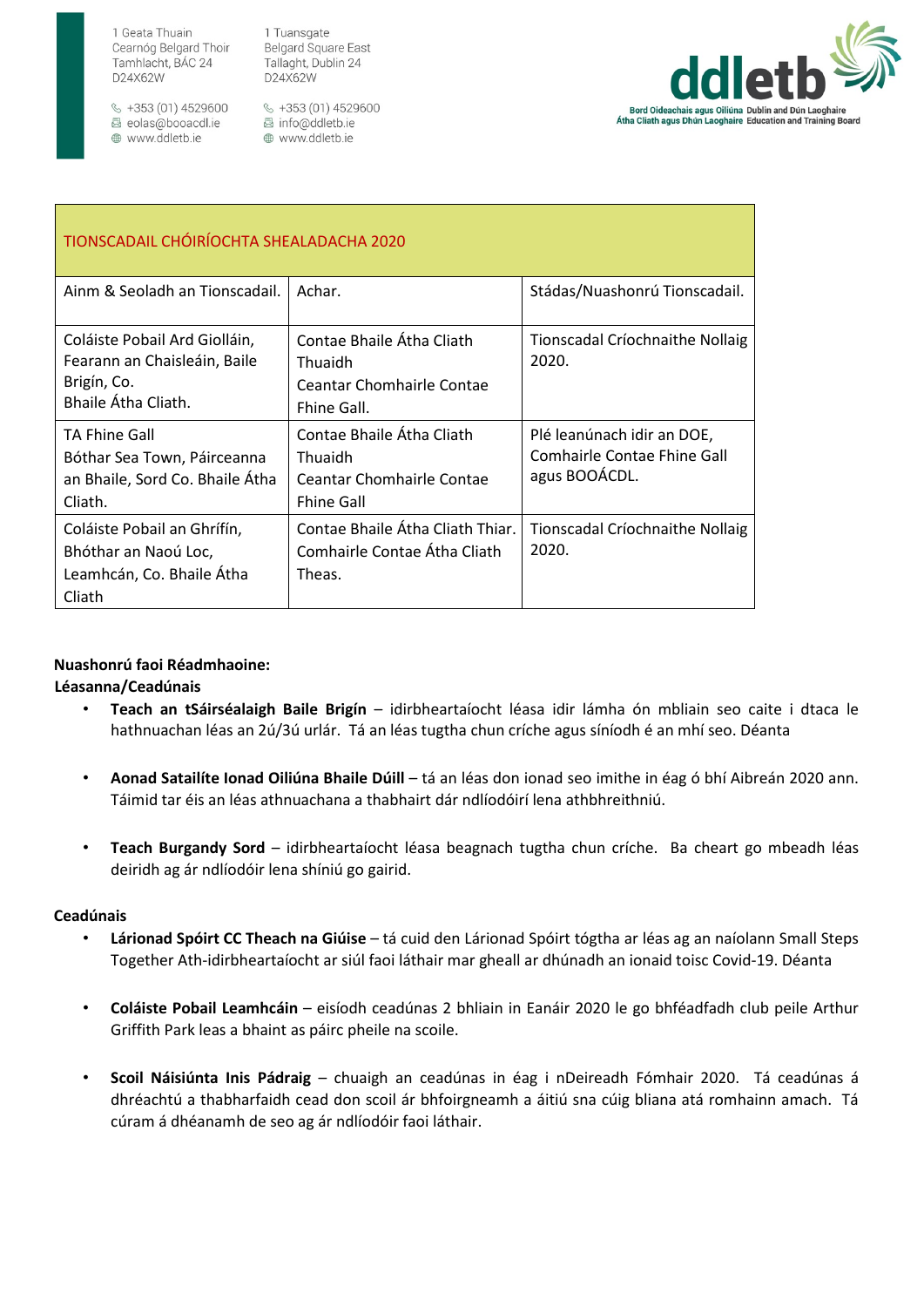$\frac{6}{5}$  +353 (01) 4529600 圆 eolas@booacdl.ie ⊕ www.ddletb.ie

1 Tuansgate **Belgard Square East** Tallaght, Dublin 24 D24X62W

§ +353 (01) 4529600 圆 info@ddletb.ie www.ddletb.ie



- **Scoil Náisiúnta Phobail, Scoil Aoife** ceadúnas á dhréachtú a thabharfaidh cead don naíscoil Care & Cuddles leas a bhaint as limistéar sa scoil. Tá cúram á dhéanamh de seo ag ár ndlíodóir faoi láthair.
- **Iar-Choláiste Sinsearach Dhún Laoghaire (Eblana)**  á úsáid go sealadach faoi láthair ag an Roinn Oideachais & Scileanna chun áitreabh a thabhairt do Scoil Náisiúnta Ag Foghlaim le Chéile Dhún Laoghaire. An fáth leis sin ná go bhfuil oibreacha leasúcháin ar siúl ina scoil féin – tá an ceadúnas dréachtaithe agus é fós le síniú.
- **Campas Citywest**  á úsáid go sealadach faoi láthair ag an Roinn Oideachais & Scileanna chun áitreabh a sholáthar do scoileanna a bhfuil oibreacha leasúcháin tar éis dul i gcion orthu – ceadúnas dréachtaithe agus le cur faoi bhráid na Roinne Oideachais & Scileanna lena athbhreithniú.

#### **Eile**

 **Coláiste Pobail Ériu** - tá seomraí á n-úsáid go sealadach ag CP Ériu faoi láthair in Ionad Pobail Bhaile Lotrail. Comhaontú Úsáideora Sínithe le Comhairle Contae Fhine Gall

#### **Bainistíocht Riosca**

Cuireadh tírdhreach riosca BOOÁCDL faoi bhráid an Bhoird. Is é atá i gceist leis sin ná achoimre ar dhul chun cinn BOOÁCDL ó thaobh riosca a mheas agus a athmheas agus ár bplean bainistíocht riosca á chur i bhfeidhm againn. Tarraingíonn an tírdhreach riosca sonraí go díreach ón gclár riosca i bhfoirm achomair. Déanann ár gCoiste Iniúchóireachta agus Riosca an clár iomlán a iniúchadh go mionsonraithe gach ráithe.

#### **5. Comhfhreagras ón Roinn**

Litreacha Ciorclán Roinne

#### **6. Ainmnithe Fhoras Rialaithe IADT**

D'iarr an Príomhfheidhmeannach ar chomhaltaí iad féin a chur ar aghaidh mar ainmní do Bhord an IADT.

| An Clr Michael Clark     |                                         | An Clr Kazi Ahmed                  |                              | An Clr Una Power                                 |
|--------------------------|-----------------------------------------|------------------------------------|------------------------------|--------------------------------------------------|
| Molta: An Clr Kazi Ahmed |                                         | <b>Molta: An Clr Michael Clark</b> |                              | <b>Molta: Ken Farrell Cuidithe: An Clr. John</b> |
| Walsh                    | <b>Cuidithe: An Clr. Peter Kavanagh</b> |                                    | Cuidithe: An Clr. John Walsh |                                                  |

## **7. Beartais agus Nósanna Imeachta**

sheachtain.

Dearbhaíodh beartais lena n-athnuachan

**8. Féinmheasúnú Éifeachtachta Boird**  Chuir an Cathaoirleach an Bord ar an eolas faoin bhfoirm féinmheasúnaithe atá le comhlánú laistigh de 2

**9. Cuireadh an tAthbhreithniú ar Chomhaltaí an Bhoird Bainistíochta siar go dtí an gcéad chruinniú eile** 

Ceapadh an Clr Ed O'Brien ar Bhord CP Bhaile Adaim